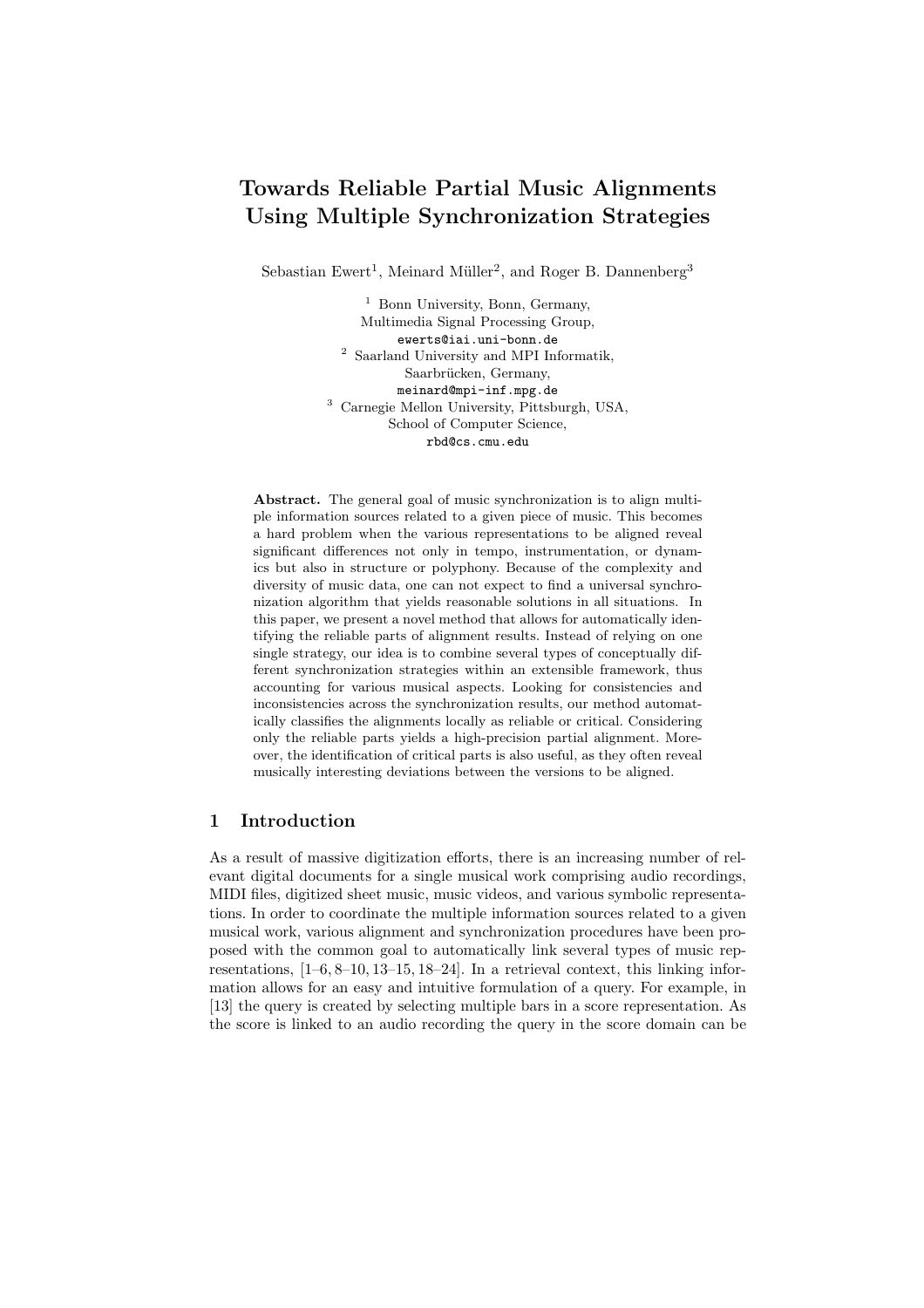translated into a query in the audio domain, which can be used in an underlying audio retrieval system. This way, the user can make use of a semantically oriented high-level representation while the low-level representation needed only for technical reasons is hidden from the user.

In general terms, *music synchronization* denotes a procedure which, for a given position in one representation of a piece of music, determines the corresponding position within another representation. Even though recent synchronization algorithms can handle significant variations in tempo, dynamics, and instrumentation, most of them rely on the assumption that the two versions to be aligned correspond to each other with respect to their overall global temporal and polyphonic structure. In real-world scenarios, however, this assumption is often violated [11]. For example, for a popular song there often exists various structurally different album, radio, or extended versions. Live or cover versions may contain improvisations, additional solos, and other deviations from the original song [21]. Poor recording conditions, interfering screams and applause, or distorted instruments may introduce additional serious degradations in the audio recordings. On the other side, MIDI and other symbolic descriptions often convey only a simplistic view of a musical work, where, e. g., certain voices or drum patterns are missing. Furthermore, symbolic data as obtained from optical music recognition is often corrupted by recognition errors. In general, the synchronization of two strongly deviating representations of a piece of music constitutes an ill-posed problem. Here, without further model assumptions on the type of similarity, the synchronization task becomes infeasible.

In this paper, we address the problem of reliable partial music synchronization with the goal to automatically identify those passages within the given music representations that allow for a reliable alignment. Given two different representations of the same piece, the idea is to use several types of conceptually different synchronization strategies to obtain an entire family of temporal alignments. Now, consistencies over the various alignments indicate a high reliability in the encoded correspondences, whereas inconsistencies reveal problematic passages in the music representations to be aligned. Based on this automated local classification of the synchronization results, we segment the music representations into passages, which are then further classified as reliable and critical. Here, the reliable passages have a high confidence of being correctly aligned with a counterpart, whereas the critical passages are likely to contain variations and artifacts. The reliable passages can then be used as anchors for subsequent improvements and refinements of the overall synchronization result. Conversely, our automated validation is also useful in revealing the critical passages, which often contain the semantically interesting and surprising parts of a representation.

The remainder of this paper is organized as follows. In Sect. 2, we describe three conceptually different synchronization strategies. Then, in Sect. 3, we introduce our novel concept that allows for locally classifying the computed alignment results as reliable or critical. Finally, we report on our experiments in Sect. 4 and sketch some future work in Sect. 5. Further related work is discussed in the respective sections.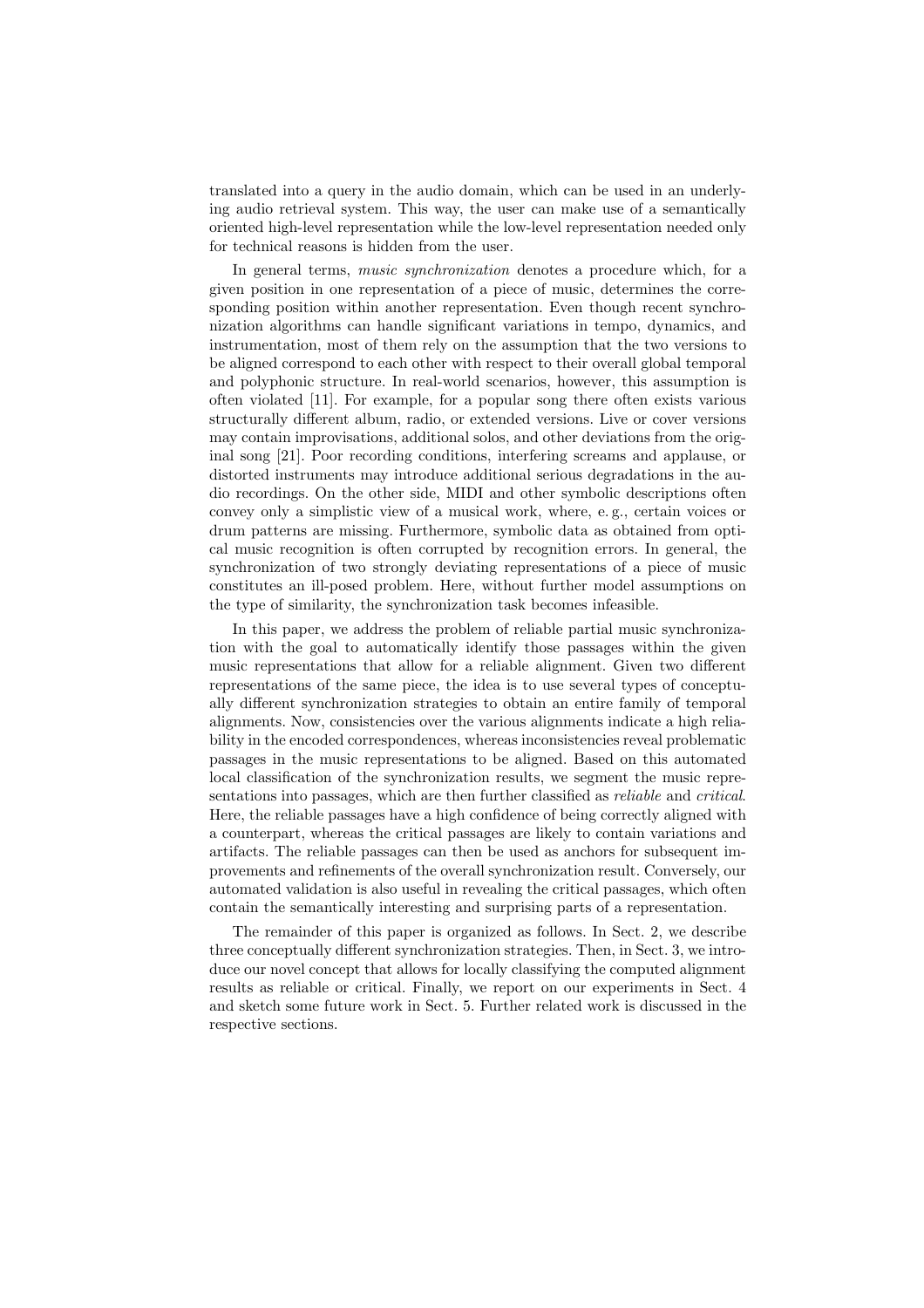

Fig. 1. Chroma based cost matrices for an audio recording (vertical axis) and a MIDI version (horizontal axis) of the song 'And I love her' by the Beatles. Times are given in seconds. (a) Cost Matrix (b) Smoothed Cost Matrix.

## 2 Music Synchronization Strategies

Most synchronization methods can be summarized in three simple steps. In a first step, the data streams to be aligned are converted to a suitable feature representation. Next, a local cost measure is used to compare features from the two streams. Based on this comparison, the actual alignment is then computed using an alignment strategy in a final step. In the following, we describe three conceptually different approaches for synchronizing a given MIDI-audio pair of a piece of music. Here, exemplarily using chroma features, we fix the parameters of the first two steps as described in Sect. 2.1 and focus on the third step, the alignment strategy (Sect. 2.2). As a first approach, we consider classical dynamic time warping (DTW), which allows for computing a global alignment path. We then introduce a recursive variant of the Smith-Waterman algorithm, which yields families of local path alignments. As a third approach, we use a partial matching strategy, which yields the least constrained alignment. While these three approaches share similar algorithmic roots (dynamic programming) they produce fundamentally different types of alignments. Intuitively, one may think of two extremes. On the one hand, DTW relies on strong model assumptions, but works reliably in the case that these assumptions are fulfilled. On the other hand, partial matching offers a high degree of flexibility, but may lead to alignments being locally misguided or split into many fragments. The Smith-Waterman approach can be thought of being in between these two extremes. As a complete description of the three alignment strategies would go beyond the scope of this paper, we summarize their properties while highlighting the conceptual differences among the approaches in Sect. 2.2. References to literature with exact implementation details are given as necessary.

### 2.1 Local Cost Measure

For comparing a MIDI file and an audio recording of the same song, we convert both representations into a common mid-level representation. Depending on the type of this representation the comparison can be based on musical properties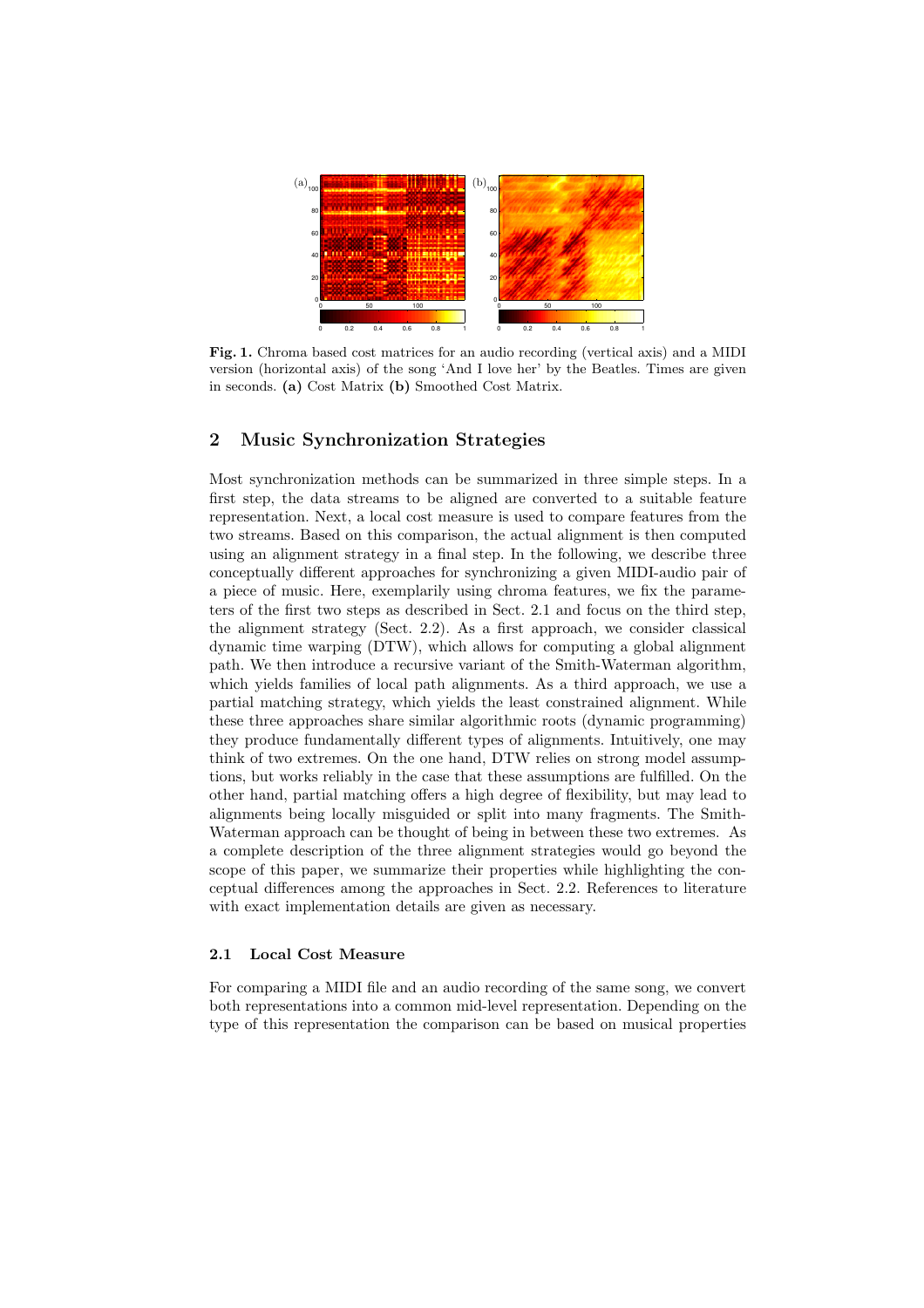like harmony, rhythm or timbre. Since our focus is on alignment strategies, we exemplarily fix one type of representation and revert to chroma-based music features, which have turned out to be a powerful tool for relating harmonybased music, see [8, 10]. For details on how to derive chroma features from audio and MIDI files, we refer to the cited literature. In the subsequent discussion, we employ normalized 12-dimensional chroma features with a temporal resolution of 2 Hz (2 features per second).

Let  $V := (v^1, v^2, \dots, v^N)$  and  $W := (w^1, w^2, \dots, w^M)$  be two chroma feature sequences. To relate two chroma vectors we use the cosine distance defined by  $c(v^n, w^m) = 1 - \langle v^n, w^m \rangle$  for normalized vectors. By comparing the features of the two sequences in a pairwise fashion, one obtains an  $(N \times M)$ -cost matrix C defined by  $C(n,m) := c(v^n, w^m)$ , see Fig. 1a. Each tuple  $(n,m)$  is called a cell of the matrix. To increase the robustness of the overall alignment procedure, we further enhance the structure of  $C$  by using a contextual similarity measure as described in [12]. The enhancement procedure can be thought of as a multiple filtering of  $C$  along various directions given by gradients in a neighborhood of the gradient  $(1, 1)$ . We denote the smoothed cost matrix again by C. For an example see Fig. 1b.

#### 2.2 Alignment Methods

In the following, an alignment between the feature sequences  $V := (v^1, v^2, \dots, v^N)$ and  $W := (w^1, w^2, \dots, w^M)$  is regarded as a set  $\mathcal{A} \subseteq [1:N] \times [1:M]$ . Here, each cell  $\gamma = (n, m) \in \mathcal{A}$  encodes a correspondence between the feature vectors  $v^n$  and  $w^m$ . Furthermore, by ordering its elements lexicographically  $A$  takes the form of a sequence, i.e.,  $A = (\gamma_1, \ldots, \gamma_L)$  with  $\gamma_\ell = (n_\ell, m_\ell), \ell \in [1 : L]$ . Additional constraints on the set ensure that only semantically meaningful alignments are permitted. We say that the set  $A$  is monotonic if

$$
n_1 \leq n_2 \leq \ldots \leq n_L
$$
 and  $m_1 \leq m_2 \leq \ldots \leq m_L$ .

Similarly, we say that  $A$  is *strictly monotonic* if

 $n_1 < n_2 < \ldots < n_L$  and  $m_1 < m_2 < \ldots < m_L$ .

Note that the monotonicity condition reflects the requirement of faithful timing: if an event in  $V$  precedes a second one this also should hold for the aligned events in  $W$ . A strictly monotonic set  $A$  will also be referred to as *match*, denoted by the symbol  $\mathcal{M} = \mathcal{A}$ . To ensure certain continuity conditions, we introduce step-size constraints by requiring

$$
\gamma_{\ell+1}-\gamma_\ell\in\varSigma
$$

for  $\ell \in [1 : L - 1]$ , in which  $\Sigma$  denotes a set of admissible step sizes. A typical choice is  $\Sigma = \Sigma_1 := \{(1, 1), (1, 0), (0, 1)\}$  or  $\Sigma = \Sigma_2 := \{(1, 1), (2, 1), (1, 2)\}.$ Note that when using  $\Sigma_1$  ( $\Sigma_2$ ) the set A also becomes monotonic (strictly monotonic). A set  $A$  that fulfills the step-size condition is also referred to as path denoted by the symbol  $P = A$ . As final constraint, the boundary condition

$$
\gamma_1 = (1, 1) \text{ and } \gamma_L = (N, M),
$$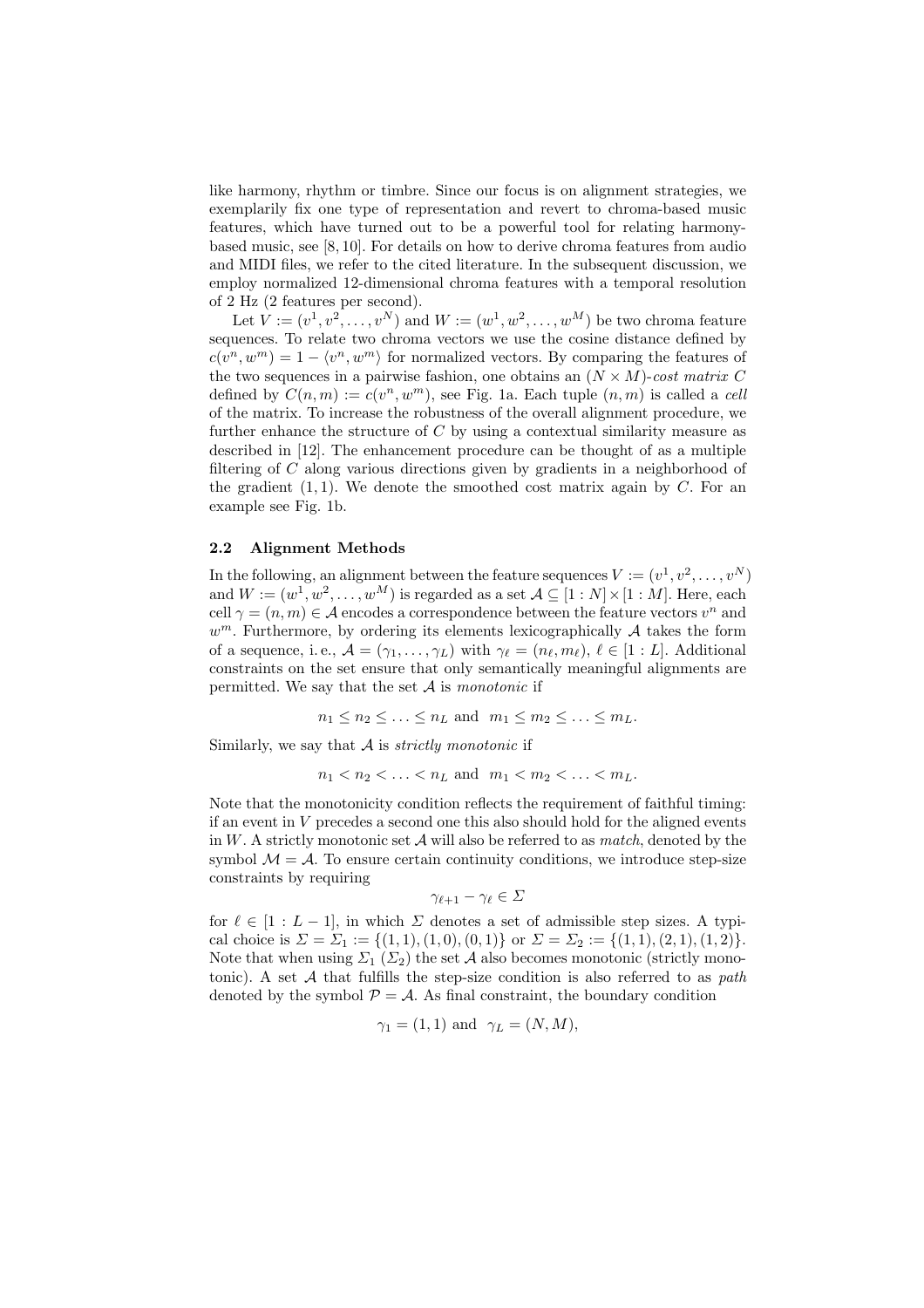

Fig. 2. Several techniques for the alignment of an audio recording (vertical axis) and a MIDI version (horizontal axis) of the song 'And I love her' by the Beatles. (a) Cost Matrix C. (b) Score Matrix S. (c) Thresholded Score Matrix  $S_{\geq 0}$ . (d) Optimal global path obtained via DTW based on matrix  $C$ . (e) Family of paths obtained via Smith-Waterman based on matrix  $S$ . (f) Optimal match obtained via partial matching based on matrix  $S_{\geq 0}$ .

ensures in combination with a step-size condition the alignment of  $V$  and  $W$  as a whole. If both the step-size as well as the boundary condition hold for a set  $A$ , then A will be referred to as global path (or warping path) denoted by  $\mathcal G$ . Finally, a monotonic set  $A$  is referred to as family of paths, denoted by  $\mathcal{F}$ , if there exist paths  $\mathcal{P}_1, \mathcal{P}_2, \ldots, \mathcal{P}_K$  with  $\mathcal{F} = \mathcal{A} = \bigcup_{k \in [1:K]} \mathcal{P}_k$ .

If it is known a-priori that the two sequences to be aligned correspond to each other globally then a global path is the correct alignment model. Here, dynamic time warping (DTW) is a standard technique for aligning two given sequences and can be used to compute a global path [17, 10]. In this context, the cost of an alignment A is defined as  $\sum_{\ell=1}^{L} C(n_{\ell}, m_{\ell})$ . Then, after fixing a set of admissible step-sizes  $\Sigma$ , DTW yields an optimal global path having minimal cost among all possible global paths. In our experiments  $\Sigma = \Sigma_1$  and  $\Sigma = \Sigma_2$  yielded alignments of similar quality. However, here we choose  $\Sigma = \Sigma_1$ , since it leads to more reasonable results in cases where the assumption of global correspondence between the sequences is violated. For the subsequent discussion we use  $A(s,t)$  to refer to the segment in the audio recording starting at  $s$  seconds and terminating at t seconds. Similarly,  $M(s, t)$  refers to a MIDI segment. So listening to  $M(55, 65)$ of the song 'And I love her' (used as example in Fig. 2) reveals a short bridge in the song. However in the audio recording (taken from the Anthology release) the bridge is skipped by the Beatles. Since DTW always aligns the sequences as a whole we find a semantically meaningless alignment between  $A(40, 42)$  and M(48, 65). A similar observation can be made at the beginning and the end of the optimal global path. Here, the intro and outro in the audio recording deviate strongly from those in the MIDI version.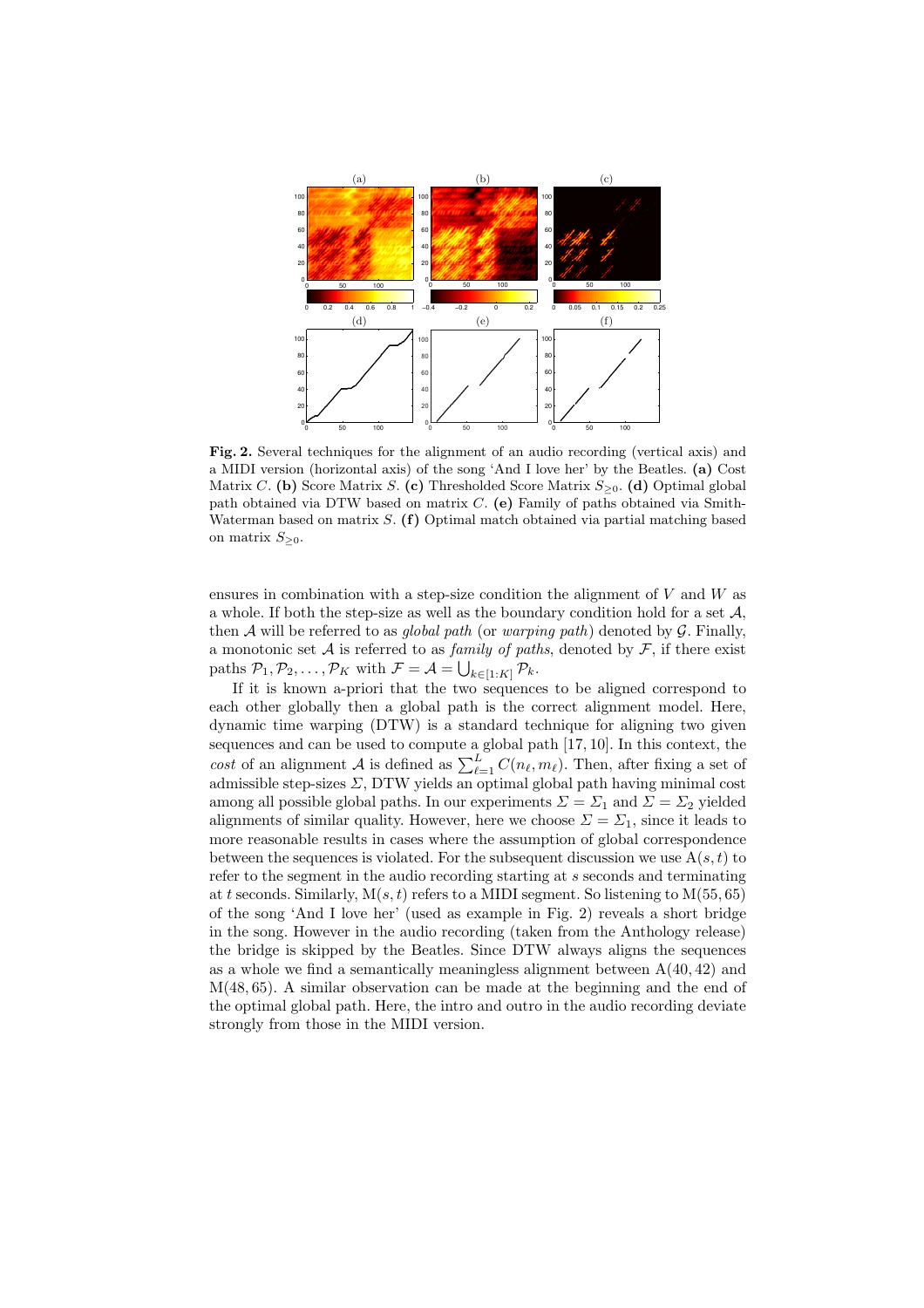

Fig. 3. First steps of our recursive Smith-Waterman variant. (a) Optimal path  $\mathcal P$ derived via classical Smith-Waterman. (b) Submatrices defined via  $P$ . (c) Result after the first recursion. Optimal paths have been derived from the submatrices and new submatrices (red) for the next recursive step are defined.

In general, using DTW in the case that elements in one sequence do not have suitable counterparts in the other sequence is problematic. Particularly, in the presence of structural differences between the two sequences, this typically leads to misguided alignments. Hence, if it is known a-priori that the two sequences to be aligned only partially correspond to each other, a path or a family of paths allows for a more flexible alignment than a global path.

Here, the Smith-Waterman algorithm is a well known technique from biological sequence analysis [16] to align two sequences that only locally correspond to each other. Instead of using the concept of a cost matrix with the goal to find a cost-minimizing alignment, we now use the concept of a score matrix with the goal to find a score-maximizing alignment. To this end, we fix a threshold  $\tau > 0$ . Then, a score matrix S is derived from C by setting  $S = \tau - C$ . Fig. 2b shows a score matrix derived from the cost matrix shown in Fig. 2a using the threshold  $\tau = 0.25$ . The *score* of an alignment  $\mathcal A$  is defined as  $\sum_{\ell=1}^L S(n_\ell, m_\ell)$ . Then, after fixing a set of admissible step-sizes  $\Sigma$ , the Smith-Waterman algorithm computes an optimal path having maximal score among all possible paths using dynamic programming similar to DTW (see [16, 21]). Here, we found  $\Sigma = \Sigma_2$  to deliver good alignment results.

We now introduce a recursive variant of the Smith-Waterman algorithm. In a first step, we derive an optimal path  $\mathcal P$  as described above (see Fig. 3a). Then in a second step, we define two submatrices in the underlying score matrix  $S$ (see Fig. 3b). The first matrix is defined by the cell  $(1, 1)$  and the starting cell of  $P$ , and the second matrix by the ending cell of  $P$  and the cell  $(N, M)$ . For these submatrices, we call the Smith-Waterman algorithm recursively to derive another optimal path for each submatrix (see Fig. 3c). These new paths define new submatrices on which Smith-Waterman is called again. This procedure is repeated until either the score of an optimal path or the size of a submatrix is below a given threshold. This results in a monotonic alignment set in form of a family of paths  $F$ . Fig. 2e shows a family of two paths derived from the score matrix in Fig. 2b using our recursive Smith-Waterman variant. Here, the missing bridge in the audio as well as the different intros and outros in the audio and MIDI version are detected and, in this example, the recursive Smith-Waterman approach avoids a misalignment as in the DTW case (Fig. 2d).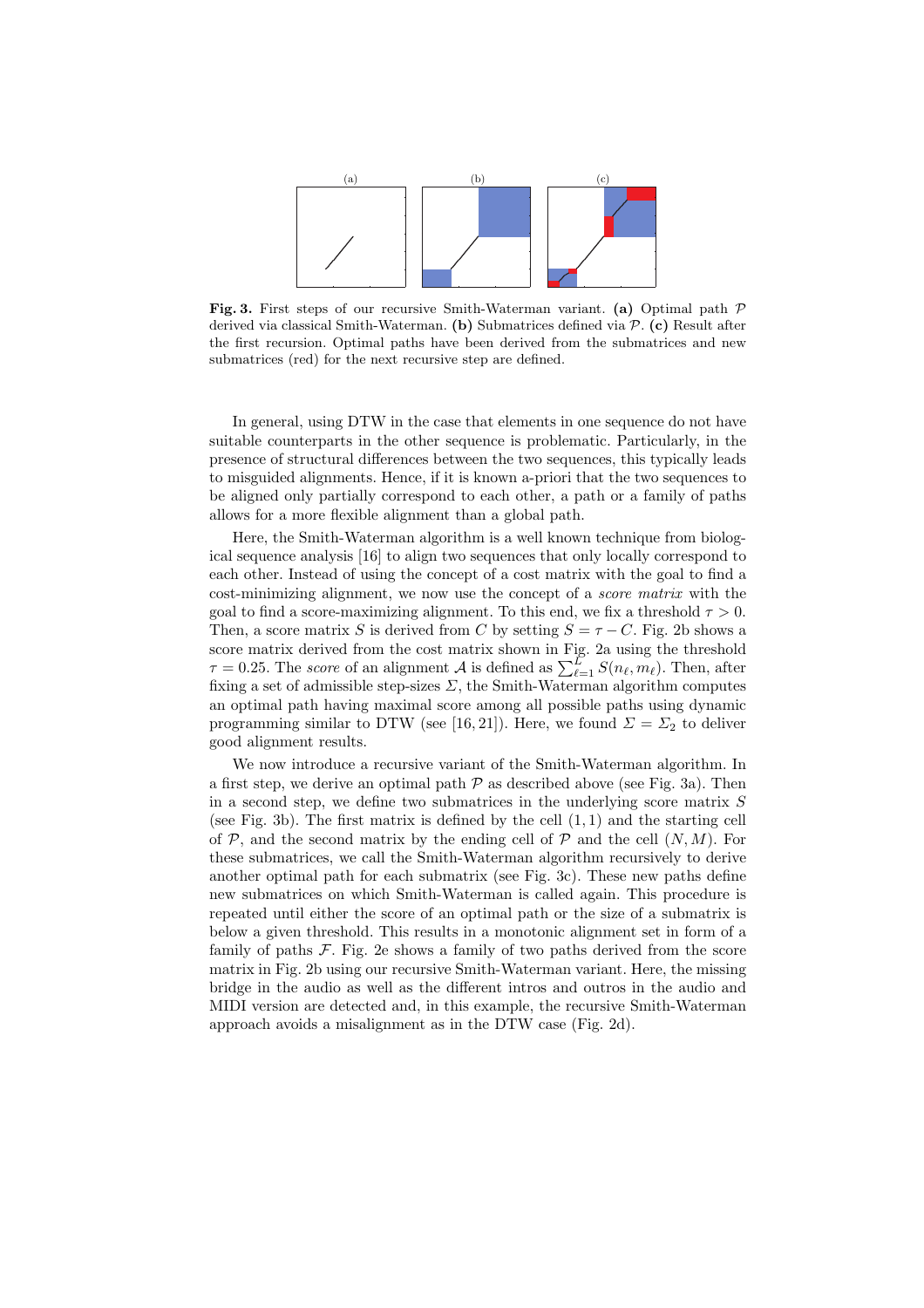This example illustrates another interesting property of the Smith-Waterman algorithm. Listening to  $A(75, 83)$  and  $M(99, 107)$  reveals a solo improvisation which is different in the audio and MIDI version, so they should not be aligned. Also, the corresponding area in the score matrix shows negative values. However, the Smith-Waterman algorithm aligns these two segments as part of the second path. The reason is that Smith-Waterman always tries to find the path with maximum score, and in this example the score for a longer path containing a few negative entries was higher than for a shorter path without negative entries. This property of the Smith-Waterman algorithm can be configured using gap-penalty parameters, see [21]. Essentially, these are used to define an additional weight for negative score entries. If the weight is high, then negative entries are emphasized and paths tend to be shorter and contain fewer entries with negative score. If the weight is low, paths tend to be longer and may contain longer sequences with negative score. We chose to use gap-penalty parameters being equivalent to a subtraction of 0.5 from all negative entries in the score matrix  $S$ . This is an empirically found value which worked best in our experiments.

However, even using gap-penalty parameters there is no control over the absolute length of sequences with negative score in an optimal path. If there is enough score to gain before and after a sequence with negative score, then this sequence will be bridged using Smith-Waterman and can become arbitrarily long in the resulting optimal path. So for the example depicted in Fig. 2e one could find a set of parameters to circumvent this misalignment, but in general these parameters would have to be set for each song individually. Here, a method referred to as partial matching allows for an even more flexible local alignment than Smith-Waterman (see  $[1, 10, 16]$ ). The goal is to find a score-maximizing alignment, similar to the Smith-Waterman approach. But instead of using the Smith-Waterman score matrix S a thresholded version  $S_{\geq 0}$  is used where every negative entry in  $S$  is replaced by zero (see Fig. 2c). The idea of this thresholding is to disallow the alignment of a pair of feature vectors if there is no score to gain from this alignment. Therefore, negative score can be ignored completely. In a sense, this concept is similar to finding the longest common subsequence (LCS) in string matching tasks. Based on this idea partial matching computes a scoremaximizing optimal match. Again, this can be achieved efficiently using dynamic programming. See Fig. 2f for an example of an optimal match computed via partial matching based on the matrix shown in Fig. 2c. Here, the misalignment of the solo segments  $A(75, 83)$  and  $M(99, 107)$  as found in the Smith-Waterman case is not present. So partial matching, not enforcing any step-size or continuity conditions on the alignment, yields a more flexible alignment than the Smith-Waterman approach.

However, for other pieces, the lack of step-size constraints might lead to highly fragmented or even misguided alignments. As an example, we consider the song 'Lucy in the sky with diamonds' by the Beatles (see Fig. 4). Here, the optimal match computed via partial matching is highly fragmented (Fig. 4f). This is caused by local deviations of the audio recording (taken from the anthology release) from the MIDI version. For example,  $A(133, 147)$  and  $M(165, 183)$  are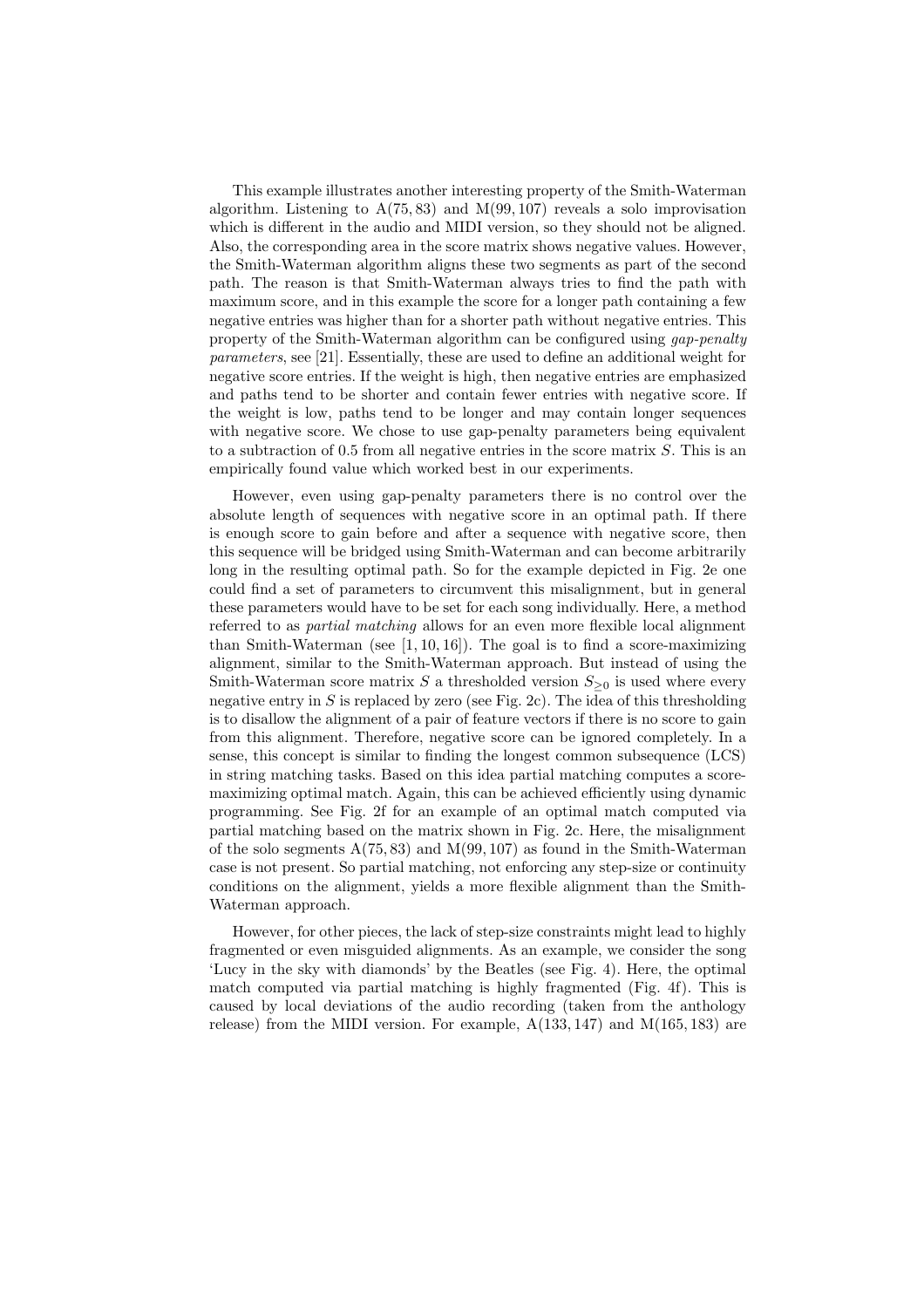

Fig. 4. Several techniques for the alignment of an audio recording (vertical axis) and a MIDI version (horizontal axis) of the Beatles song 'Lucy in the sky with diamonds', cf. Fig. 2.

semantically corresponding sections and should be aligned, but slightly differ in their arrangement. Here, the MIDI version features a very prominent bass line while in the audio recording the bass is only in the background. This leads to chroma representations for the audio and MIDI segment that differ strongly from each other thus explaining the low score in the corresponding area of the score matrix  $S_{\geq 0}$ , see Fig. 4c. Similar observations can be made comparing A(40, 47) and  $M(52, 62)$  as well as  $A(75, 82)$  and  $M(100, 110)$ . However, the latter two pairs are correctly aligned by the recursive Smith-Waterman variant, see Fig. 4e. Here, a path is allowed to contain a few cells with negative score which helps to overcome local deviations in the feature representation. Nonetheless, using Smith-Waterman the segments  $A(133, 147)$  and  $M(165, 183)$  are still not aligned to each other. Here, the classical DTW approach, being forced to align the sequences as a whole, yields the best alignment result.

As illustrated by the examples shown in Figs. 2 and 4 each synchronization strategy sometimes yields reasonable and sometimes misguided and unsatisfying results. Therefore, without any definite a-priori knowledge about the input data none of the presented alignment methods can guarantee in general a reliable and musically meaningful alignment.

### 3 Proposed Method

In general, when the two sequences to be aligned correspond to each other in terms of their global temporal progression, the DTW procedure yields a robust alignment result. On the other hand, if structural differences are present, the more flexible Smith-Waterman approach or the even more flexible partial matching procedure may yield more reasonable alignments than DTW. Now, if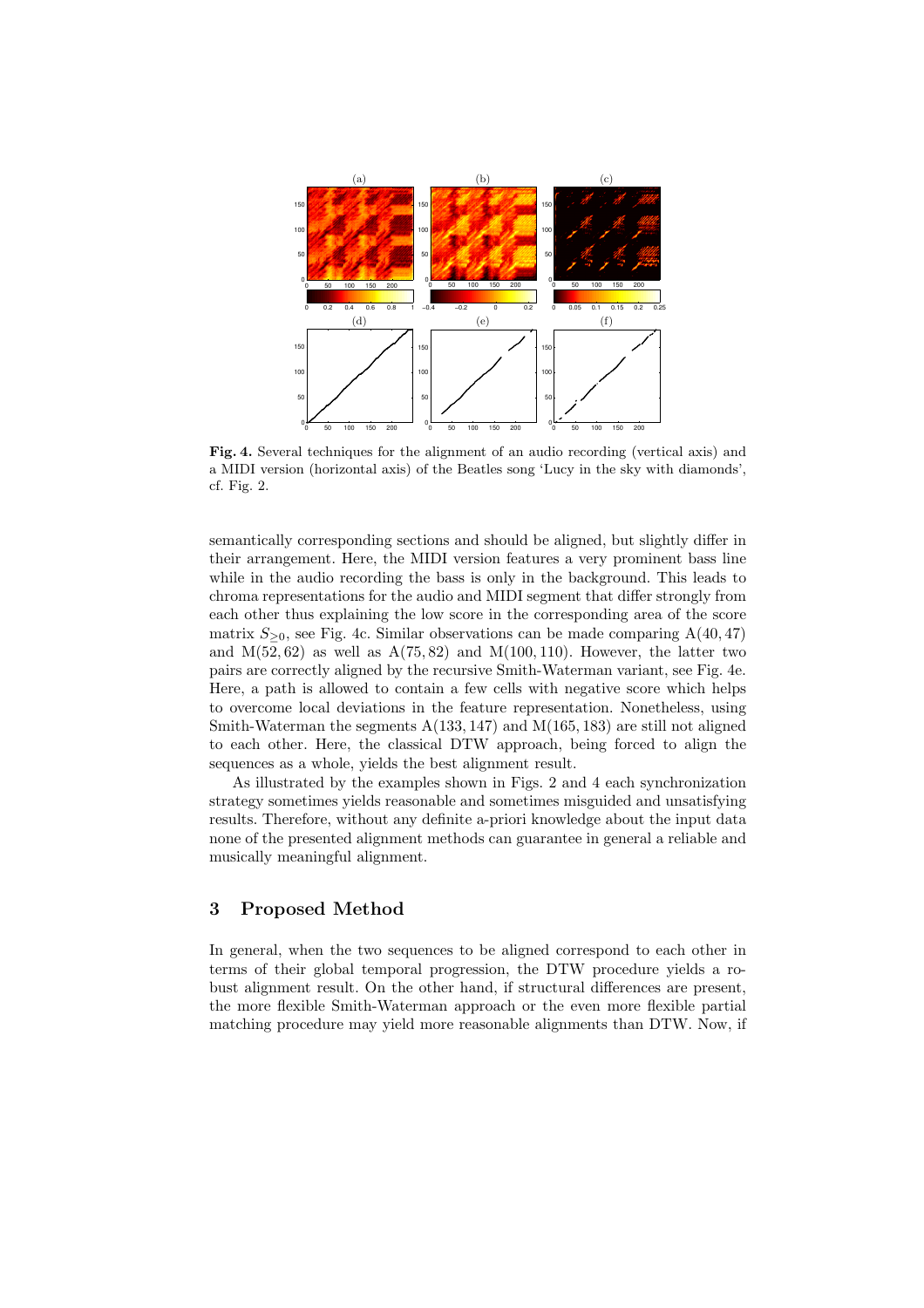

Fig. 5. Steps in our proposed method continuing the example shown in Fig. 2. (a)-(c) Augmented binary matrices for the optimal global path (DTW), family of paths (Smith-Waterman) and the optimal match (partial matching) using a tolerance neighborhood of 2 seconds. (d) Intersection matrix derived from (a)-(c). (e) Weighted intersection matrix. (f) Consistency alignment  $\mathcal{C}$ .

several strategies with different design goals yield similar alignment results, then there is a high probability of having semantically meaningful correspondences. Based on this simple idea, we present an automatic method towards finding passages in the MIDI and audio representations that can be synchronized in a reliable way. In contrast, this method also can be applied to identify critical passages, where the alignments disagree.

Given a MIDI-audio pair for a song, we start by computing an optimal global path using DTW, a family of paths using recursive Smith-Waterman, as well as an optimal match using partial matching. Next, we convert each alignment into a binary matrix having the same size as the cost matrix  $C$ . Here, a cell in the matrix is set to one if it is contained in the corresponding alignment and zero otherwise (see Figs. 2d-f). The next step is essentially a soft intersection of the three alignments. To this end, we augment the binary matrices by additionally setting every cell in the binary matrices to one if they are in a neighborhood of an alignment cell (see Figs. 5a-c). For Fig. 5, we used a large neighborhood of two seconds for illustrative purposes, while for the experiments in Sect. 4 we used a neighborhood of only one second. After that we derive an intersection matrix by setting each matrix cell to one that is one in all three augmented binary matrices (see Fig. 5d). The intersection matrix can be thought of as a rough indicator for areas in the cost matrix where the three alignment strategies agree with each other. However, this matrix does not encode an alignment that is constrained by any of the conditions described in Sect. 2.2. Therefore, to derive a final alignment result from this matrix, we first weight the remaining cells in the intersection matrix according to how often they are contained in one of the original three alignments (Fig. 5e). Then, interpreting the weighted matrix as a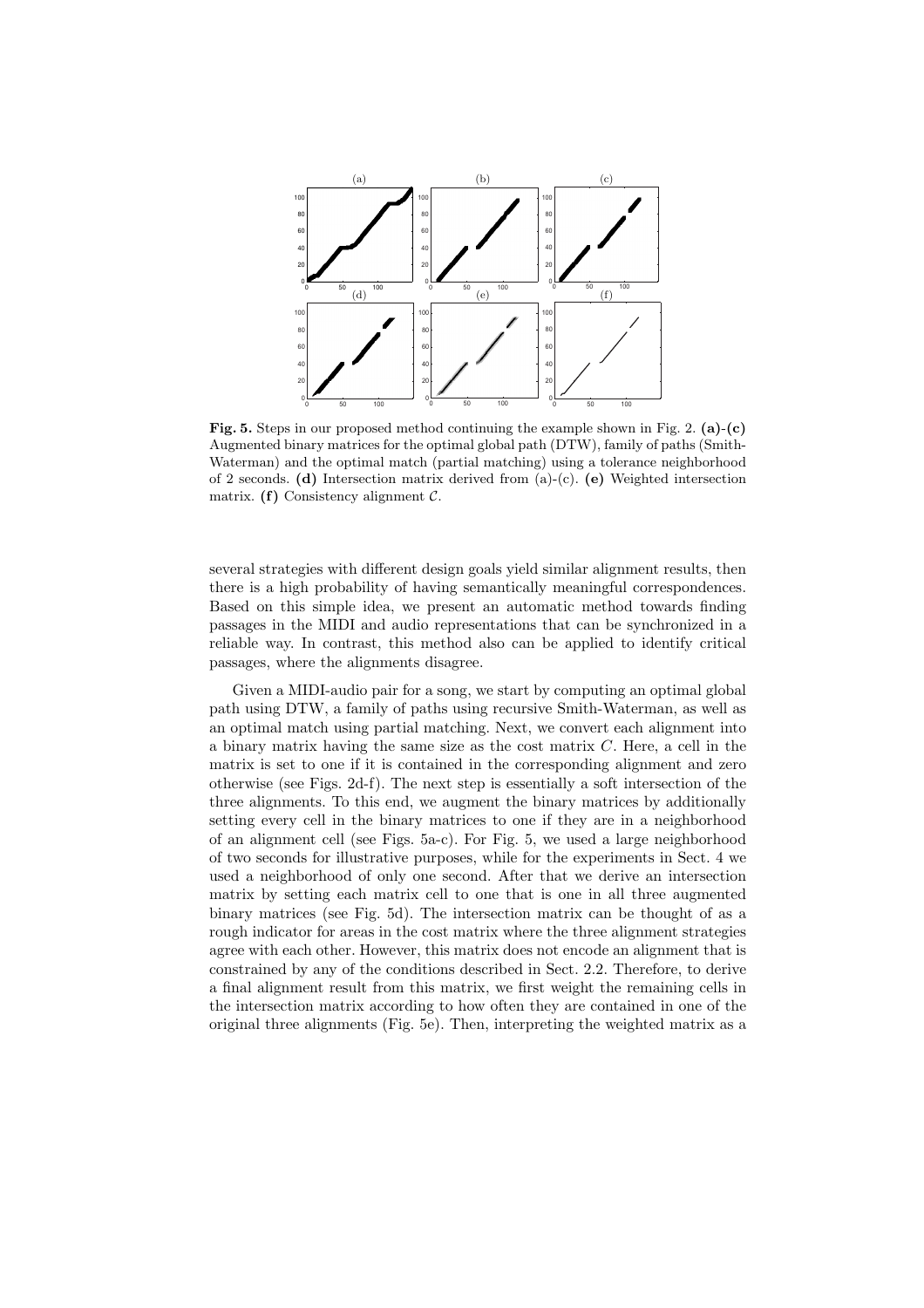score matrix, we use partial matching to compute an optimal match  $\mathcal C$  referred to as consistency alignment (Fig. 5f).

In the following, we call a segment in the audio recording (the MIDI version) reliable if it is aligned via  $\mathcal C$  to a segment in the MIDI version (in the audio recording). Similarly, we call a segment *critical* if it is not aligned. Here, A(3, 39), A(39, 76) and A(83, 95) as well as  $M(8, 45)$ ,  $M(63, 99)$  and  $M(106, 117)$ are examples of reliable segments in the audio recording and in the MIDI version, respectively. However, the automatic detection of critical sections can also be very useful as they often contain musically interesting deviations between two versions. For example, consider the critical segment  $M(45, 63)$ . This segment contains the bridge found in the MIDI that was omitted in the audio recording as discussed in Sect. 2.2. Here, our method automatically revealed the inconsistencies between the MIDI version and the audio recording. Similarly, the differences between the audio and the MIDI version in the intro, outro and solo segments have also been detected. Here, not relying on a single alignment strategy leads to a more robust detection of critical segments than using just a single approach. The reasons why a segment is classified as critical can be manifold and might be an interesting subject for a subsequent musical analysis. In this context, our approach can be thought of as a supporting tool for such an analysis.

### 4 Experiments

In this section, we report on systematically conducted experiments to illustrate the potential of our method. To this end, we used twelve representative pieces from the classical, popular, and jazz collection of the RWC music database [7]. For each piece, RWC supplies high-quality MIDI-audio pairs that globally correspond to each other. Hence, using classical DTW allows us to synchronize each MIDI-audio pair to obtain an accurate alignment that can be used as groundtruth. The synchronization results were manually checked for errors. For the experiment, we strongly distorted and modified the MIDI versions as follows. Firstly, we temporally distorted each MIDI file by locally speeding up or slowing down the MIDI up to a random amount between  $\pm 50\%$ . In particular, we continuously changed the tempo within segments of 20 seconds of length with abrupt changes at segment boundaries to simulate ritardandi, accelerandi, fermata, and so on. Secondly, we structurally modified each MIDI file by replacing several MIDI segments (each having a length of 30 to 40 seconds) by sets of short 2 second snippets taken from random positions within the same MIDI file. In doing so, the length of each segment remained the same. These modified segments do not have any corresponding segments in the audio anymore. However, taken from the same piece, the snippets are likely to be harmonically related to the replaced content. Here, the idea is to simulate a kind of improvisation that fits into the harmonic context of the piece but is regarded as different between the audio and the MIDI version (similar to the differences found in  $A(75, 83)$ ) and M(99, 107), as discussed in Sect. 2.2). Finally, recall that we computed a groundtruth alignment via DTW between the original MIDI and the audio. Keeping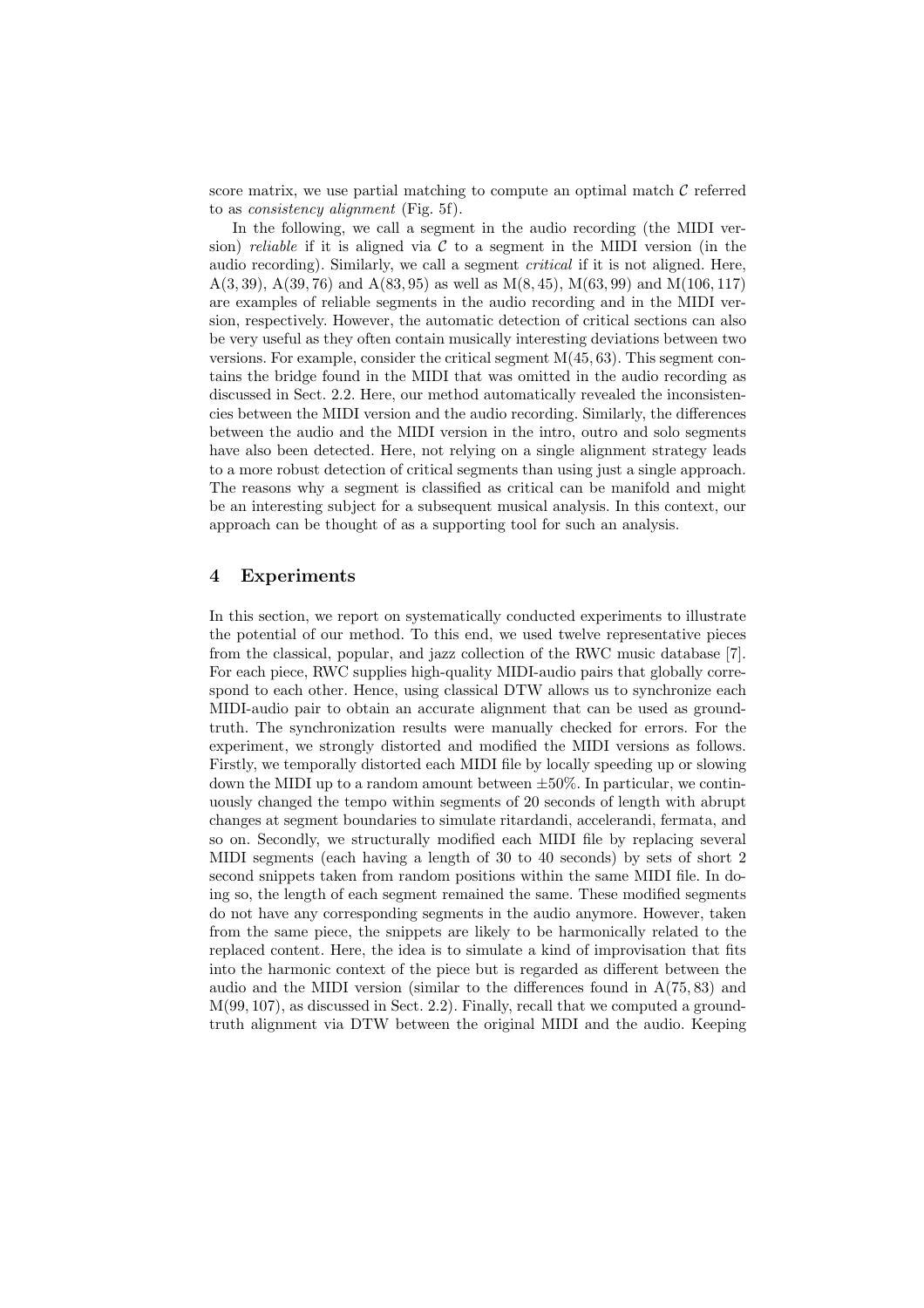|      |                              | P R F |      |                              | $\mathbf{R}$ |  |
|------|------------------------------|-------|------|------------------------------|--------------|--|
|      | DTW 0.63 0.96 0.76           |       |      | DTW 0.51 0.95 0.66           |              |  |
|      | $rSW$ 0.85 0.85 0.85         |       |      | $rSW$ 0.83 0.84 0.83         |              |  |
| PM — | $0.80 \quad 0.92 \quad 0.85$ |       | PM - | $0.74$ $0.92$ $0.82$         |              |  |
| Con  | $0.93$ $0.85$ $0.88$         |       | Con  | $0.95 \quad 0.84 \quad 0.89$ |              |  |

**Table 1.** Precision  $(P)$ , Recall  $(R)$  and F-measure  $(F)$  for the alignment strategies DTW, recursive Smith-Waterman (rSW), Partial Matching (PM) and the consistency alignment (Con). Left: PR-values for modified MIDI-audio pairs. Right: PR-values for strongly modified MIDI-audio pairs.

track of the MIDI modifications, we derive a ground-truth alignment between the modified MIDI and the audio, in the following referred to as  $\mathcal{A}^*$ .

For each modified MIDI-audio pair, we compute the three alignments obtained by the three strategies described in Sect. 2.2 as well as the consistency alignment as described in Sect. 3. Let  $A$  be one of the computed alignments. To compare  $A$  with the ground-truth alignment  $A^*$ , we introduce a quality measure that is based on precision and recall values, while allowing some deviation tolerance controlled by a given tolerance parameter  $\varepsilon > 0$ . The precision of A with respect to  $\mathcal{A}^*$  is defined by

$$
P(\mathcal{A}) = \frac{|\{\gamma \in \mathcal{A} | \exists \gamma^* \in \mathcal{A}^* : ||\gamma - \gamma^*||_2 \le \varepsilon\}|}{|\mathcal{A}|}
$$

and the recall of  $A$  with respect to  $A^*$  is defined by

$$
R(\mathcal{A}) = \frac{|\{\gamma^* \in \mathcal{A}^* | \exists \gamma \in \mathcal{A} : ||\gamma - \gamma^*||_2 \leq \varepsilon\}|}{|\mathcal{A}^*|}.
$$

Here,  $||\gamma - \gamma^*||_2$  denotes the Euclidean norm between the elements  $\gamma, \gamma^* \in [1 :$  $[N] \times [1 : M]$ , see Sect. 2.2. Finally, the F-measure is defined by

$$
F(\mathcal{A}) := \frac{2P(\mathcal{A})R(\mathcal{A})}{P(\mathcal{A}) + R(\mathcal{A})}.
$$

In our experiments, we used a threshold parameter  $\varepsilon$  corresponding to one second. The left part of Table 1 shows the PR-values averaged over all pieces for the four different alignment results. For example, when using DTW, the precision amounts to only  $P = 0.63$ . The reason for this low value is that all time positions of the MIDI are to be aligned in the global DTW strategy, even if there is no semantically meaningful correspondence in the audio. When using Smith-Waterman or partial matching, the precision values become better. Note that the three alignments based on the three different strategies typically produce different (often random-like) correspondences in regions where the MIDI and audio differ. As a result, these correspondences are discarded in the consistency alignment yielding a high precision of  $P = 0.93$ . This is exactly what we wanted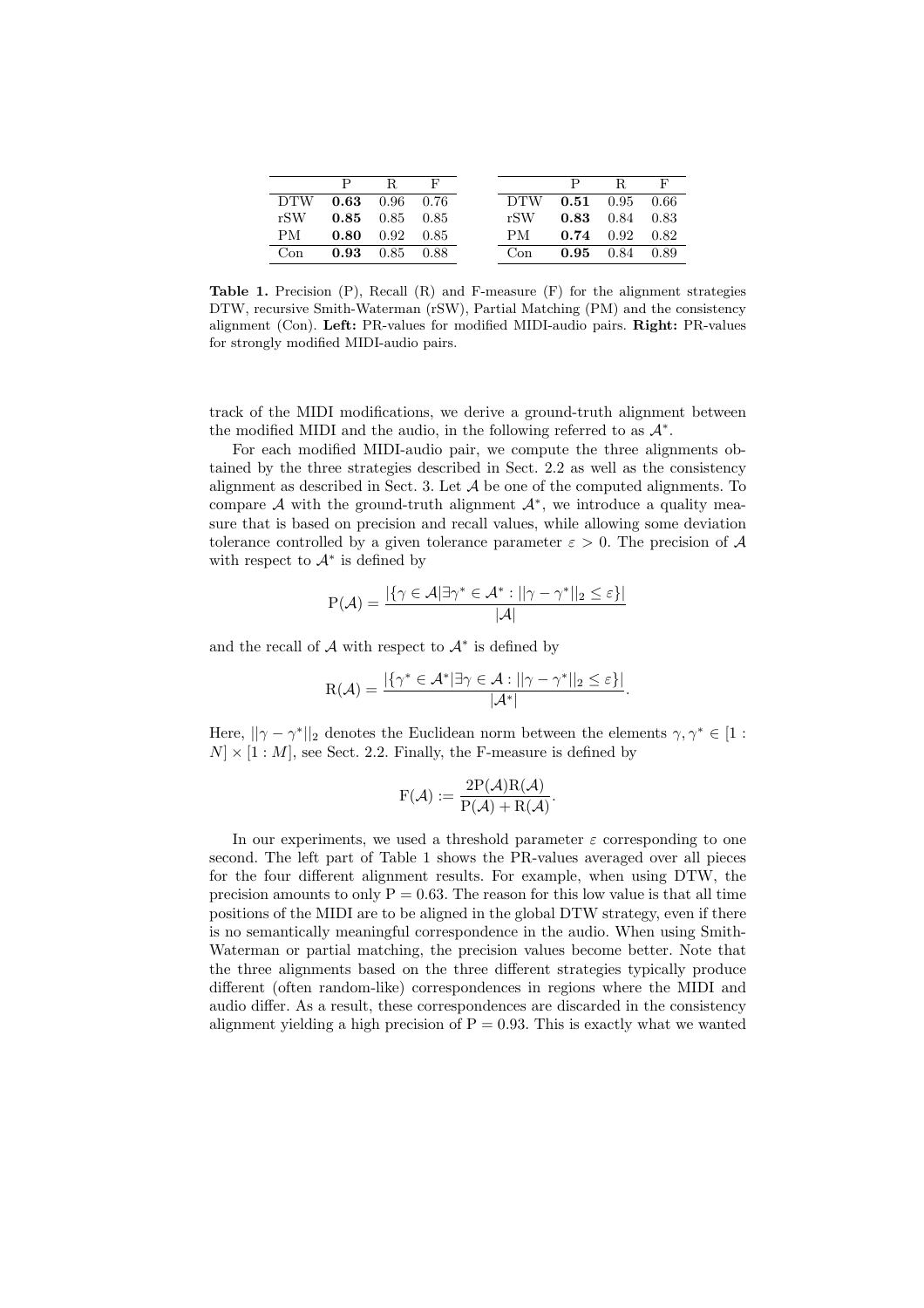

Fig. 6. Various alignments for two Beatles songs using conceptually different synchronization approaches. Left: 'While My Guitar Gently Weeps' Right: 'Norwegian Wood'

to achieve by our proposed method, where we only want to keep the reliable information, possibly at the cost of a lower recall.

In a second experiment, we modified the MIDI version even further by not only distorting and replacing randomly chosen MIDI segments as described above, but by inserting additional MIDI snippet segments. These additional structural modifications make the synchronization task even harder. The corresponding PR-values averaged over all pieces are shown in the right part of Table 1. As the task is harder now, the quality measures for all three alignment strategies drop except for our consistency alignment, where the precision  $(P = 0.95)$  essentially remains the same as in the first experiment.

# 5 Conclusions and Future Work

In this paper, we introduced a novel method for locally classifying alignments as reliable or critical. Here, our idea was to look for consistencies and inconsistencies across various alignments obtained from conceptually different synchronization strategies. Such a classification constitutes an essential step not only for improving current synchronization approaches but also for detecting artifacts and structural differences in the underlying music material. In the latter sense, our approach may be regarded as a supporting tool for musical analysis.

To cope with the richness and variety of music, we plan to incorporate many more competing strategies by not only using different alignment strategies but also by considering different feature representations, various feature resolutions, several local cost (similarity) measures, and different enhancement strategies for cost (score) matrices. Here, additional alignment strategies can be based on approaches algorithmically different from the ones presented here, like HMM-based methods as known from online score following and computer accompaniment [2, 18, 20], but also on approaches describes in Sect. 2 in combination with varying values for important parameters like  $\tau$  or  $\Sigma$ . Fig. 6 shows first illustrating results for two Beatles songs, where we computed a large number of alignments using many different synchronization approaches. Despite of significant differences in structure, timbre, and polyphony, the consistencies of the various alignments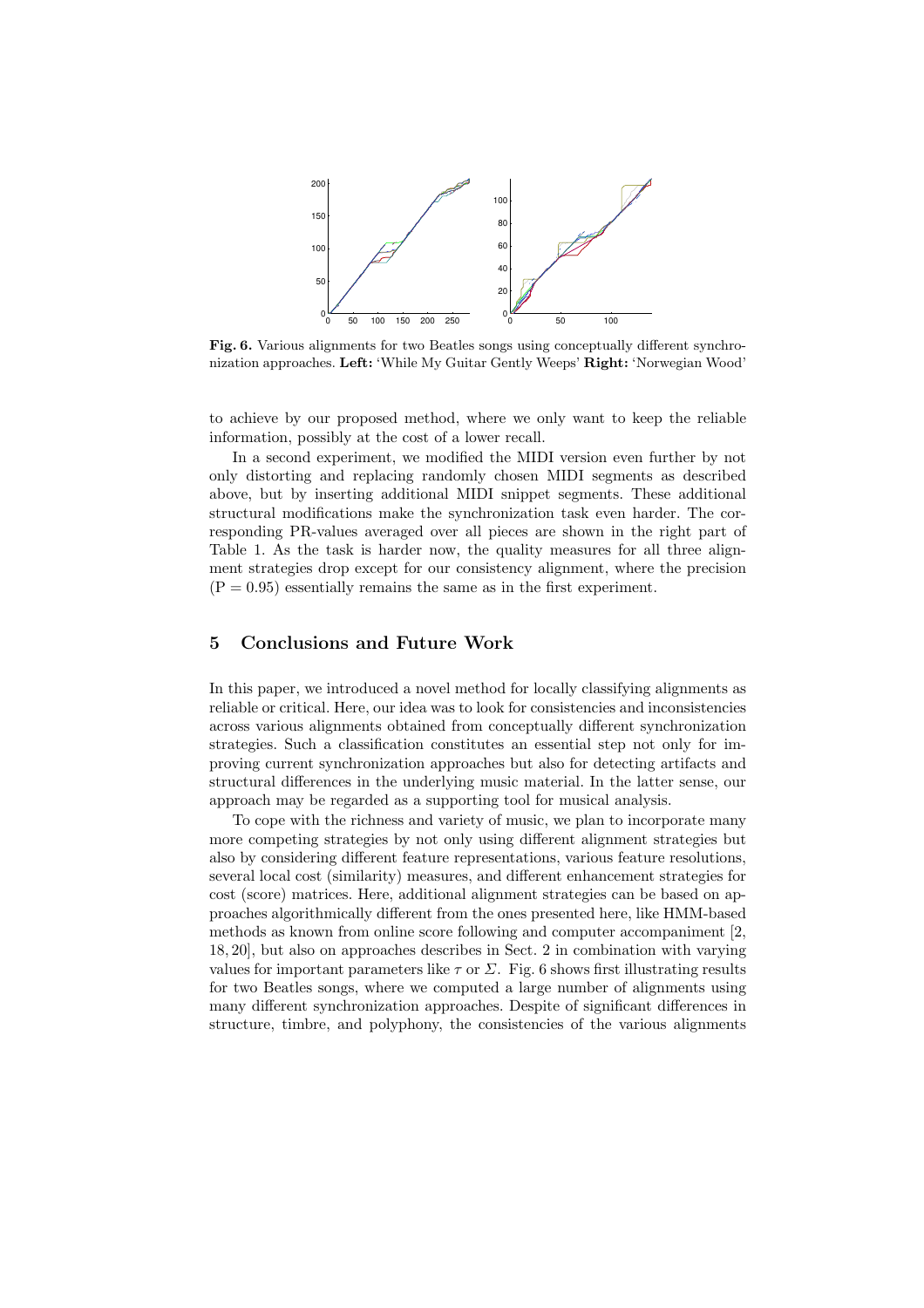reveal the reliable passages that can then serve as anchor for subsequent improvements and refinements of the overall synchronization result.

Acknowledgements: The first author is funded by the German Research Foundation (DFG CL 64/6-1). The second author is with the Cluster of Excellence on Multimodal Computing and Interaction at Saarland University. The third is partially supported by the National Science Foundation (0534370).

### References

- 1. Vlora Arifi, Michael Clausen, Frank Kurth, and Meinard M¨uller. Synchronization of music data in score-, MIDI- and PCM-format. Computing in Musicology, 13, 2004.
- 2. Arshia Cont. Real time audio to score alignment for polyphonic music instruments using sparse non-negative constraints and hierarchical hmms. In Proc. IEEE ICASSP, Toulouse, France, 2006.
- 3. Roger Dannenberg and Ning Hu. Polyphonic audio matching for score following and intelligent audio editors. In Proc. ICMC, San Francisco, USA, pages 27–34, 2003.
- 4. Roger Dannenberg and Christopher Raphael. Music score alignment and computer accompaniment. Special Issue, Commun. ACM, 49(8):39–43, 2006.
- 5. Simon Dixon and Gerhard Widmer. Match: A music alignment tool chest. In Proc. ISMIR, London, GB, 2005.
- 6. Hiromasa Fujihara, Masataka Goto, Jun Ogata, Kazunori Komatani, Tetsuya Ogata, and Hiroshi G. Okuno. Automatic synchronization between lyrics and music cd recordings based on viterbi alignment of segregated vocal signals. In ISM, pages 257–264, 2006.
- 7. Masataka Goto, Hiroki Hashiguchi, Takuichi Nishimura, and Ryuichi Oka. Rwc music database: Popular, classical and jazz music databases. In ISMIR, 2002.
- 8. Ning Hu, Roger Dannenberg, and George Tzanetakis. Polyphonic audio matching and alignment for music retrieval. In Proc. IEEE WASPAA, New Paltz, NY, October 2003.
- 9. F. Kurth, M. M¨uller, C. Fremerey, Y. Chang, and M. Clausen. Automated synchronization of scanned sheet music with audio recordings. In Proc. ISMIR, Vienna, AT, 2007.
- 10. Meinard Müller. *Information Retrieval for Music and Motion*. Springer, 2007.
- 11. Meinard Müller and Daniel Appelt. Path-constrained partial music synchronization. In Proc. IEEE ICASSP, Las Vegas, USA, 2008.
- 12. Meinard Müller and Frank Kurth. Enhancing similarity matrices for music audio analysis. In Proc. IEEE ICASSP, Toulouse, France, 2006.
- 13. Meinard Müller, Frank Kurth, David Damm, Christian Fremerey, and Michael Clausen. Lyrics-based audio retrieval and multimodal navigation in music collections. In Proc. 11th European Conference on Digital Libraries (ECDL), 2007.
- 14. Meinard Müller, Frank Kurth, and Tido Röder. Towards an efficient algorithm for automatic score-to-audio synchronization. In Proc. ISMIR, Barcelona, Spain, 2004.
- 15. Meinard Müller, Hennig Mattes, and Frank Kurth. An efficient multiscale approach to audio synchronization. In Proc. ISMIR, Victoria, Canada, pages 192–197, 2006.